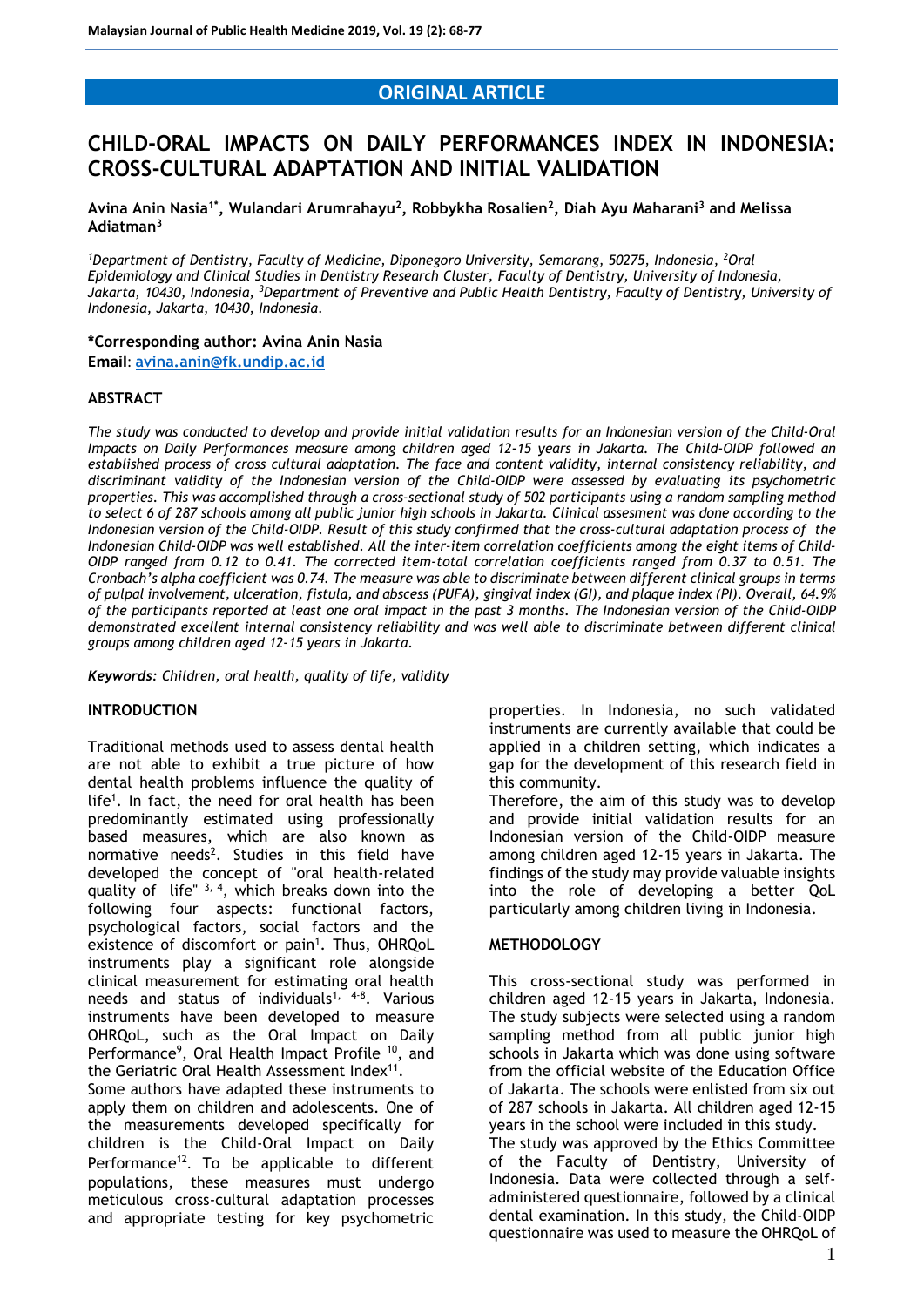children. The Child-OIDP index has a scoring system that measures the oral impacts by using frequency and severity scores; multiplying them gives each performance scores and adding the performance scores results in a sum impact score. Then the sum was divided by the maximum possible score and multiplied by 100 to give a percentage score. The scoring system enables public health practitioner to prioritise health care based on the level of impact scores of children; those with higher impact scores on their quality of life should get treatment earlier than those with lesser impact scores $^{12}$ .

### **Cross-cultural Adaptation and Validation Methodology**

In this study, the Child-OIDP questionnaire was used to measure the oral health-related quality of life of children<sup>12</sup>. The Child-OIDP assesses impacts of oral health problems on some daily performances: eating, speaking, cleaning teeth, smiling, emotional stability, relaxing, doing schoolwork and social contact<sup>12</sup>. In this study, participants were asked solely about the presence of each oral impact. They were asked whether the child had experienced these impacts in the past 3 months. However, we did not follow it up with the Child-OIDP questions on frequency and severity thus it would be discussed as one of the limitation of this study.

The Child-OIDP has been developed in the English language. To be applied appropriately in Indonesia, it had to undergo cross-cultural adaptation and linguistic validation for the Indonesian language. However, this study will solely cover the cross-cultural adaptation, analyse its internal consistency reliability, and initial validation of the Indonesian Child-OIDP. The comprehensive validation is part of the future plans but it will not be held in this study.

### **These processes were accomplished through the following steps:**

## **Stage 1: Review and conceptual definition**

The whole process began with clarifying the concepts covered by each item of the original Child-OIDP in order to ensure that they were reflected appropriately in the target language. This review process was undertaken by Avina Anin Nasia (Student, MSc Dental Public Health UCL 2015-2016), Diah Ayu Maharani (Lecturer in the Faculty of Dentistry, University of Indonesia). This required a comprehensive review of the Child-OIDP by the research team in the target country, including the interpretation of each item and identification of potential problematic items or issues. It was followed by discussions between the research team in the target country and the team at University College London.

## **Stage 2: Forward translation and primary pilot testing**

The Child-OIDP was then forward translated independently by Nasia and Robbykha Rosalien (Research Assistant at the Faculty of Dentistry, University of Indonesia). The forward translation and primary pilot testing phase followed particular steps:

1. Each translator produced the forward translation of the original instrument into the Indonesian language independently without having any discussion with the other translator or the research team.

2. After the production of two translations of the Child-OIDP into Indonesian, a consensus version was established by reconciling the differences between the translated versions. This was achieved through a discussion via Skype between the two translators, with the objective of observing cultural sensitivity and ensuring appropriate wording.

3. This consensus version was further pilot-tested on a small sample of 10 children aged 12-15. At this stage, the research team in the target country was in contact with the UCL team and enquired if there was any change needed.

4. The research team in Indonesia wrote a report explaining the translation problems (for example, difficulties with understanding the original English Child-OIDP, difficulties with translation into the Indonesian language in relation to the Child-OIDP items) and the solutions developed and applied.

5. At this phase, the research team in the target country was in contact with the UCL team and enquired if changes were needed.

## **Stage 3: Backward translation, review and development of the Indonesian version**

The consensus version was then backward translated into English by Phillip Henry (a British expatriate who lives in Indonesia), who had no prior knowledge of the original English text of the Child-OIDP. The backward translated version was then carefully reviewed by the research team in the target country and UCL, in order to determine whether it appropriately reflected the original Child-OIDP and to find any possible problematic items or discrepancies with the original Child-OIDP.

A final decision about the appropriateness of the translation was then made by UCL, which resulted in an agreed-upon (by UCL and the research team in Indonesia) version of the Child-OIDP in Indonesia.

## **Stage 4. Pilot testing (cognitive debriefing) and approval of the target version**

This stage aimed to assess the clarity, appropriateness and cultural relevance of the target language version of the instrument. It involved the application of the instrument to 10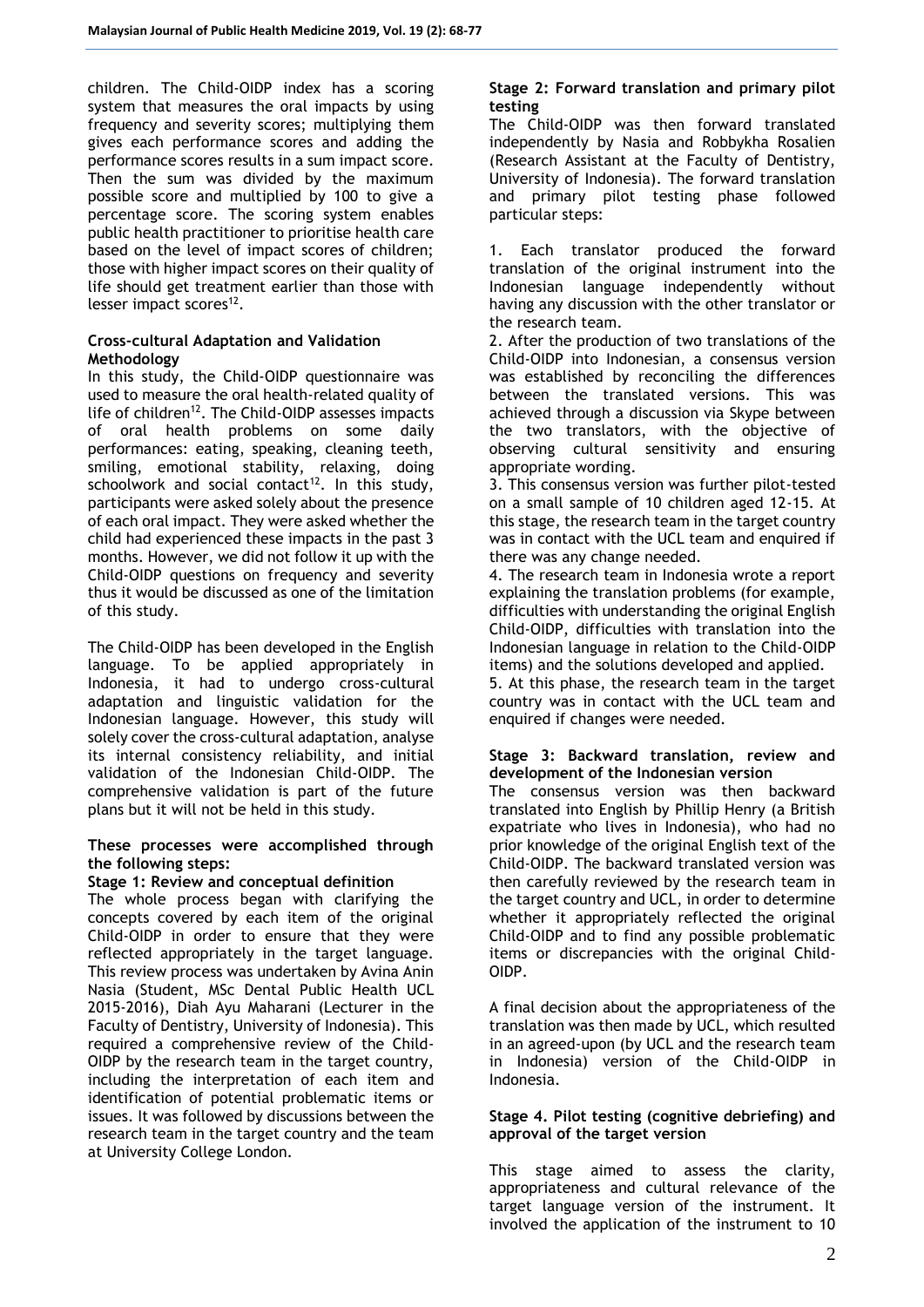Indonesian children aged 12-15 years and living in Indonesia. This was conducted by Nasia and Rosalien. This pilot testing included conducting individual in-depth, face-to-face structured interviews. These interviews began with the administration of the Indonesian Child-OIDP and were followed by a detailed discussion about the<br>understanding and the difficulty of understanding and the difficulty of comprehending each item of the Child-OIDP by the participating children. Since there were not any cases of difficulty, alternative suggestions were not needed.

The testing was conducted on children of the same age in a different area in Jakarta. Undoubtedly, this process had some common features with the face and content validity and it contributed considerably to this purpose. However, it is better to appropriately assess the content and face validity after the final target language version has been agreed. After the completion of this stage, Nasia and Rosalien had a discussion about the result. Rosalien made a note after the interviews were conducted.

### **Stage 5: Psychometric testing of the target version**

Finally, after the cross-cultural adaptation process had been completed, the Indonesian version of the Child-OIDP was subject to initial psychometric validation. At a first stage, this should necessarily involve the assessment of reliability and validity. While face and content validity is assessed through discussions and pilot studies, the assessment of internal reliability, construct and criterion validity requires a larger sample size (usually around 100 people) in a crosssectional design<sup>13</sup>.

Face and content validity refers to the concepts that form the minimum requirement for validation. Face validity shows whether the instrument gauges the desired qualities, while content validity reveals whether the instrument samples all the relevant or important domains, and refers to the extent to which the items are sensible and show the intended domain of interest. Face and content validity can be examined through a small-scale pilot study of a sample drawn from the target population<sup>13</sup>.

All the procedures explained above aim to explore the comprehensiveness of the Child-OIDP items and the relevance and understanding of the content of the questionnaire. Despite their empirical nature, the importance of these procedures is unquestionable, as they represent a measure of the acceptance of the instrument by those who will ultimately use it $14$ .

Reliability assessment refers to internal reliability, as well as to test-retest reliability. The concept of internal consistency or homogeneity explains the different items of the Child-OIDP that should measure different aspects of the same characteristic. The internal consistency assessment needs a cross-sectional study of a sample from the target population and taking into account the following statistics calculation $13$ :

1. Inter-item correlation coefficient for the different Child-OIDP items

It describes the correlation of each item with the sum of all remaining items $13$ .

2. Corrected item-total correlations for the different Child-OIDP items

It refers to the correlation of the item designated with the summated score for all other items<sup>13</sup>.

3. Cronbach's Alpha (a) coefficient

Cronbach's alpha coefficient is a method of assessing internal consistency and is most frequently used for this purpose. It is a function of both the average inter-item correlation and the number of items in a scale, and it increases as either of these increases. Coefficient above 0.7 is mostly regarded as reliable for psychometric scales. However, it is advisable that values should be above  $0.8^{15}$  or even 0.9 (perfectly reliable)<sup>16</sup> Additionally, one of the most useful applications of Cronbach's alpha coefficient lies in the scale development and the item selection. If Cronbach's alpha changes little when an item is deleted, then that item becomes a candidate for removal from the scale<sup>13</sup>.

4. Alpha if item deleted

It represents the scale's Cronbach's alpha reliability coefficient for internal consistency if an individual item is removed from the scale<sup>13</sup>.

Moving on to the assessment of validity, this should cover the face and content validity, but should also extend to construct and criterion validity. Those type of validity has been discussed on the chapter of literature review. To reinforce, as there is no gold-standard for OHRQoL measurement, criterion validity may not be possibly done thus in such a case the construct validity becomes more important.

Owing to the limited time of this study, data were gathered merely to assess the presence of the impact of the oral health status on daily performances. In this study, we gauged the prevalence of oral impacts on daily performances among children aged 12-15 using the Child-OIDP without evaluating the frequency and severity of each oral impact. Furthermore, we gathered clinical data through DMFT, periodontal status and some additional information: the gender and the education level of the parents.

## **Measurement of Variables**

Due to the limited time of this study, data were collected only to assess the presence of the impact of the oral health status on daily performances. In this study, we gauged the prevalence of oral impacts on daily performances among children aged 12-15 years using the Child-OIDP without evaluating the frequency and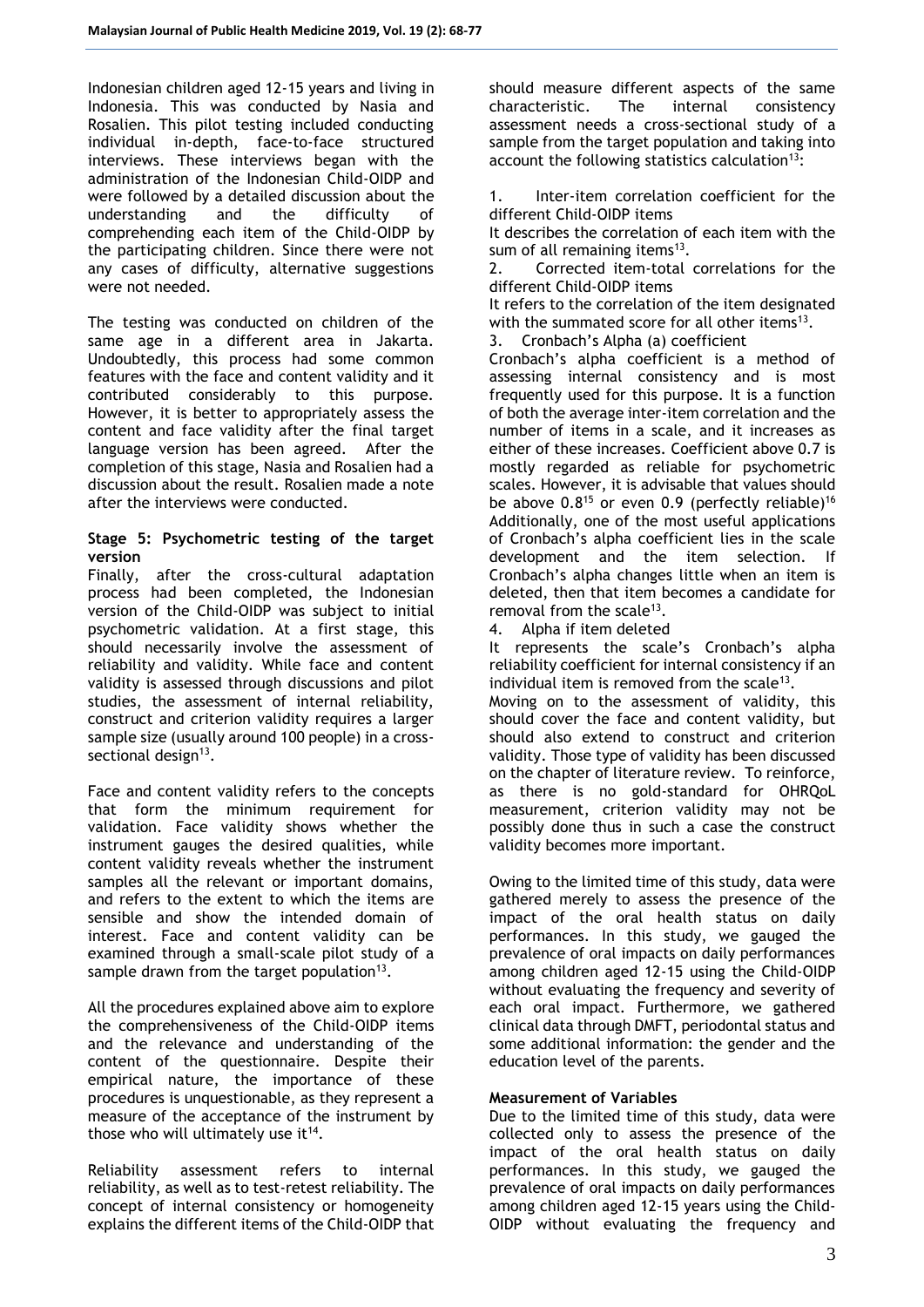severity of each oral impact. Furthermore, clinical data were collected through DMFT, periodontal status and some additional information: such as the gender and the education level of the parents. The clinical assessment was conducted by one examiner. Ten percent from total respondent were examined twice in order to conduct reliability assessment.

#### **Data Analysis**

Psychometric analysis of the Indonesian Child-OIDP index involved the assessment of internal reliability, as well as face and content validity and initial discriminant validity. Face and content validity was gauged through the translation and linguistic validation process, through discussions between the research team in Indonesia and the UCL team. Furthermore, pilot testing was conducted among children aged 12-15 years, from a similar background, before the primary study. All clinical data were coded into binary variables reflecting the prevalence of their clinical problems. The internal reliability of the Child-OIDP was measured using Cronbach's alpha coefficient, inter-item correlations and corrected

item-total correlations. Cronbach's alpha if item deleted, and inter-item and item-total correlation coefficients were calculated using Pearson correlation coefficients (PCC). Comparison of the prevalence of oral impact based on age and gender was done using chi-squared test. Comparison of the prevalence of impact with the presence of oral health problem indicators was also done using chi-squared test. Correlation between the prevalence of impact and the presence of oral health problems indicator was determined using logistic regression analysis adjusted by age, gender, and education status of parents.

Data were subsequently analysed using the STATA statistical package. The cut-off level for statistical significance was set at 0.05.

## **RESULTS**

Table 1 shows the characteristics of the 502 children included in this study. The majority of the participants were girls (54%), 14 years old (35.7%), and around two-thirds finishing secondary education.

**Table 1. Socio-demographic characteristics of the study participants (n=502)**

| Socio-demographic Characteristics | 3   | $(\%)$ |
|-----------------------------------|-----|--------|
| Gender                            |     |        |
| <b>Boys</b>                       | 231 | 46%    |
| Girls                             | 271 | 54%    |
| Age (years)                       |     |        |
| 12                                | 114 | 22.7%  |
| 13                                | 169 | 33.7%  |
| 14                                | 179 | 35.7%  |
| 15                                | 40  | 8.0%   |
| <b>Father's education</b>         |     |        |
| Primary (≤6 years)                | 52  | 10.4   |
| Secondary ( $>6 \le 12$ years)    | 361 | 71.9   |
| Tertiary (>12 years)              | 89  | 17.7   |
| Mother's education                |     |        |
| Primary ( $\leq 6$ years)         | 92  | 18.3   |
| Secondary ( $>6 \le 12$ years)    | 343 | 68.3   |
| Tertiary (>12 years)              | 67  | 13.3   |
|                                   |     |        |

## **Cross-cultural Adaptation**

**Review and conceptual definition**

All items of relevant content in the English version of Child-OIDP can be adequately reflected in the Indonesian version.

**Forward translation and primary pilot testing**  The research team in Indonesia conducted pilot testing using the translated versions of the questionnaire through interviews among 10 children aged 12-15 years. All of them understood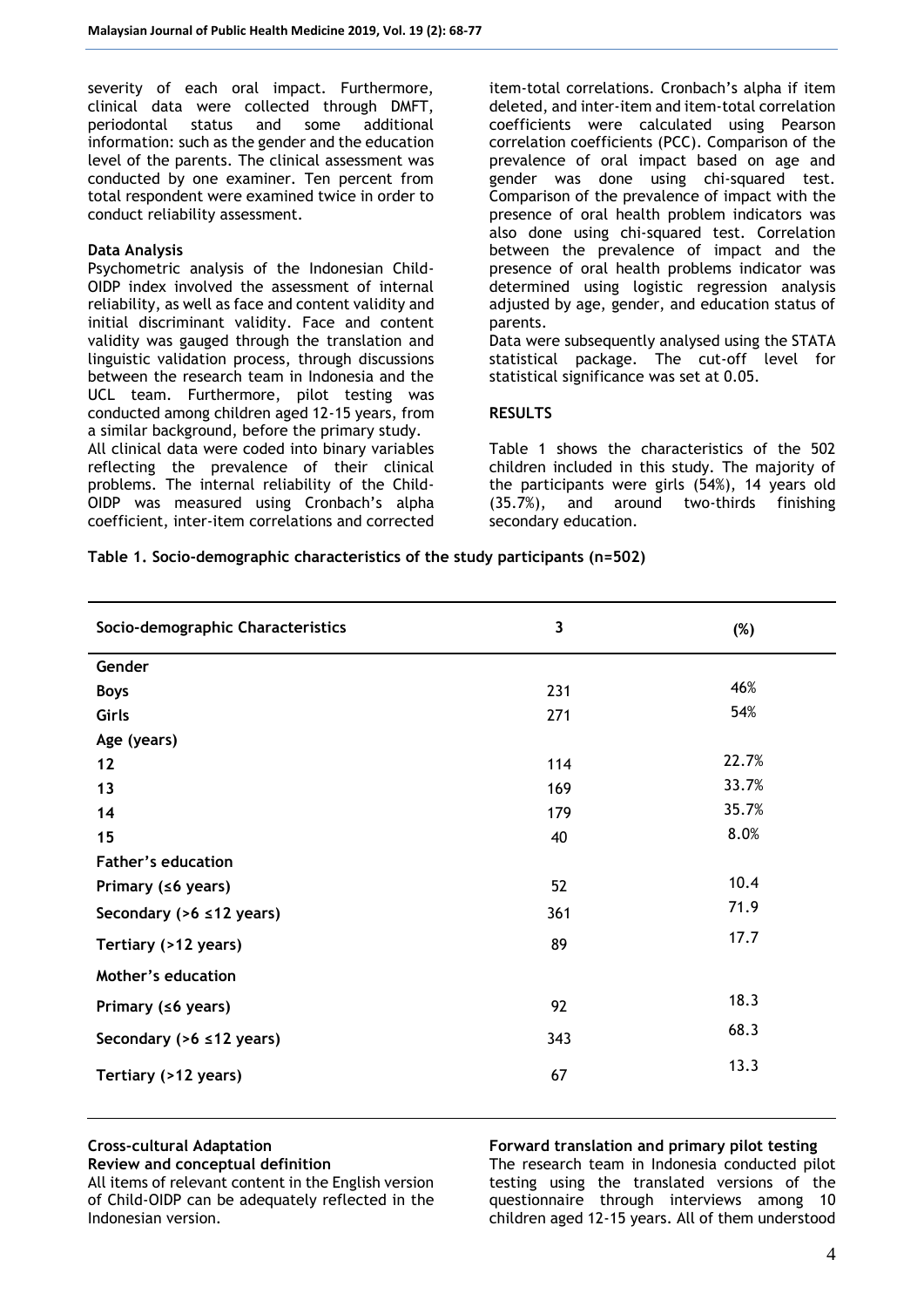the items in the Child-OIDP.

#### **Backward translation, review and development of the Indonesian version**

There was one difference between the original version and the backward translated version. In addition, it was found that one item was lost during the translation stage. The item "loose milk teeth" was backward translated into "lose milk teeth," rather than "moving teeth." This was subsequently corrected at this stage through the discussion between the research team in Indonesia and the UCL.

Pilot testing (cognitive debriefing) and approval of the target version.

All participants clearly understood the entire questionnaire and the content of the individual questions. This led to the conclusion that this latest consensus version was appropriate and culturally relevant for children in Indonesia.

#### **Internal consistency reliability**

Overall, 64.9% of the participants reported having at least one oral impact affecting their daily performance in the past 3 months (Table 2). The most prevalent impact was cleaning teeth (40% of children), followed by impacts on difficulty eating (33.5%) and emotional stability (29.9%).

## **Table 2. Prevalence of oral impacts according to age and gender (n=502)**

|                             |            | Age               |                   | Gender  |             |                |         |
|-----------------------------|------------|-------------------|-------------------|---------|-------------|----------------|---------|
| Child-OIDP items            | % (n)      | %                 |                   | p-value | (%)         |                | p-value |
|                             |            | $12 - 13$<br>y.o. | $14 - 15$<br>y.o. |         | <b>Boys</b> | Girls          |         |
| <b>Eating</b>               | 33.5(168)  | 37                | 29                | 0.051   | 33          | 33             | 0.954   |
| <b>Speaking</b>             | 15.9(80)   | 16                | 16                | 0.787   | 19          | 13             | 0.079   |
| <b>Cleaning teeth</b>       | 40.0 (201) | 37                | 43                | 0.179   | 41          | 39             | 0.521   |
| Sleeping/relaxing           | 19.0 (95)  | 22                | 16                | 0.115   | 19          | 19             | 0.789   |
| <b>Emotional stability</b>  | 29.9 (150) | 27                | 34                | 0.092   | 29          | 30             | 0.841   |
| Smiling/showing<br>teeth    | 19.1 (96)  | 19                | 18                | 0.667   | 21          | 18             | 0.384   |
| Doing school<br>activity    | 9.6(48)    | 8                 | 10                | 0.528   | 13          | 6              | 0.016   |
| Social interaction          | 11.4(57)   | 9                 | 13                | 0.241   | 16          | $\overline{7}$ | 0.002   |
| At least one oral<br>impact | 64.9(326)  | 65                | 65                | 0.967   | 66          | 64             | 0.709   |

\*chi-squared test

Overall, the prevalence of oral impacts was not different between the two age groups (Table 2). In both gender group, the prevalence of oral impacts was primarily not statistically different

between the two groups, except in the presence of oral impacts on doing school activity and social interaction that was higher among boys than among girls.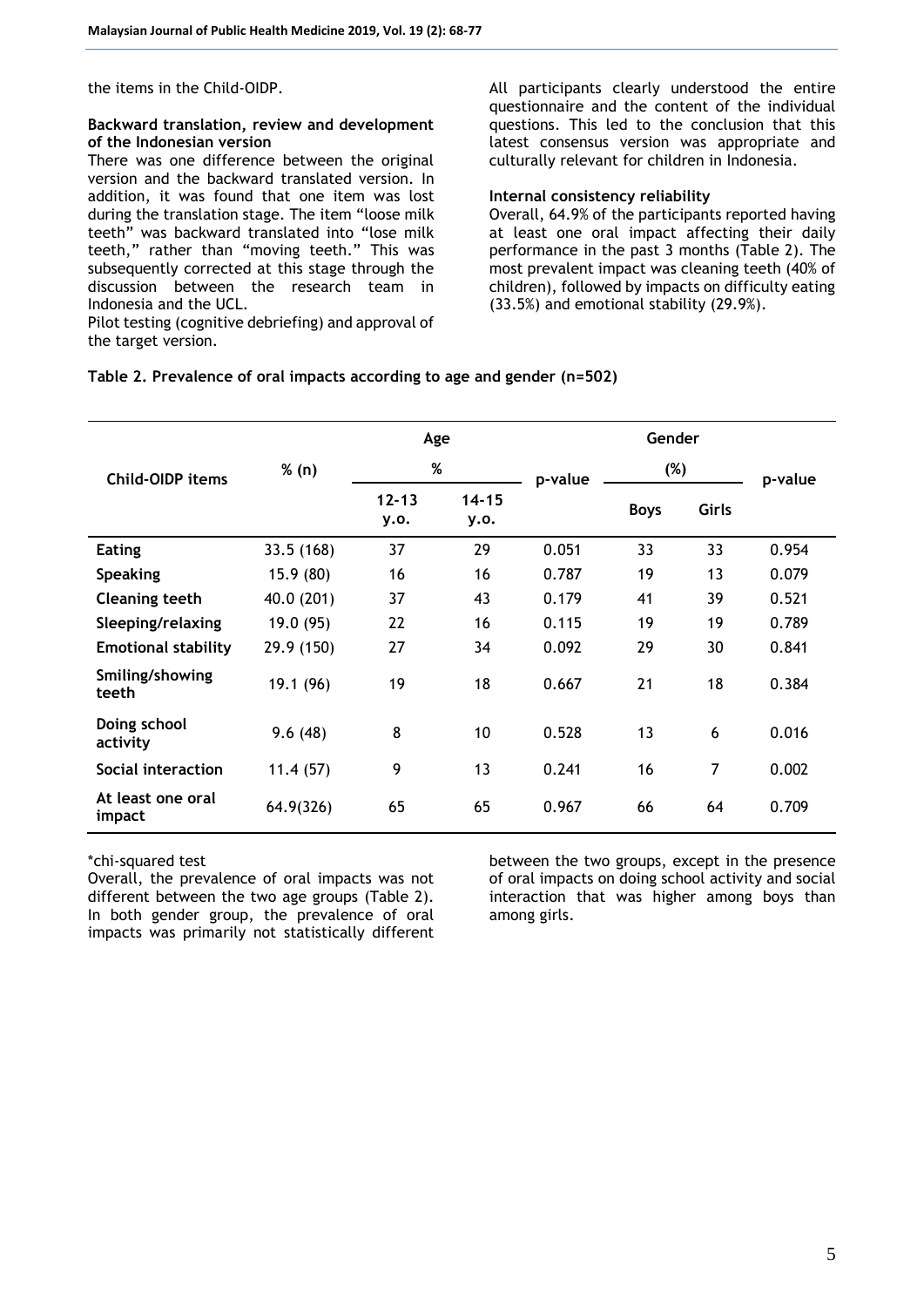|                              |      | Eating Speaking Cleaning Sleeping/ | teeth | <b>Relaxing</b> | <b>Emosional</b><br><b>Stability</b> | Smiling | School<br>Acitivity | <b>Social</b><br><b>Interaction</b> |
|------------------------------|------|------------------------------------|-------|-----------------|--------------------------------------|---------|---------------------|-------------------------------------|
| <b>Eating</b>                |      |                                    |       |                 |                                      |         |                     |                                     |
| <b>Speaking</b>              | 0.27 |                                    |       |                 |                                      |         |                     |                                     |
| Cleaning teeth               | 0.31 | 0.21                               |       |                 |                                      |         |                     |                                     |
| Sleeping                     | 0.41 | 0.26                               | 0.27  | 1               |                                      |         |                     |                                     |
| <b>Emotional</b>             | 0.40 | 0.12                               | 0.41  | 0.38            | 1                                    |         |                     |                                     |
| stability                    | 0.27 | 0.27                               | 0.22  | 0.23            | 0.18                                 | 1       |                     |                                     |
| <b>Smiling</b>               | 0.14 | 0.25                               | 0.19  | 0.30            | 0.23                                 | 0.13    |                     |                                     |
| School activity              | 0.13 | 0.22                               | 0.22  | 0.27            | 0.25                                 | 0.27    | 0.39                |                                     |
| <b>Social</b><br>interaction |      |                                    |       |                 |                                      |         |                     |                                     |

**Table 3. Reliability analysis: Inter-item correlation coefficient matrix for the Indonesian-version of the Child OIDP**

**Table 4. Reliability analysis: Corrected item-total correlations**

|                            | Corrected item-total<br>correlation | Cronbach's alpha if item<br>deleted |  |  |
|----------------------------|-------------------------------------|-------------------------------------|--|--|
| <b>Eating</b>              | 0.48                                | 0.69                                |  |  |
| <b>Speaking</b>            | 0.37                                | 0.72                                |  |  |
| <b>Cleaning teeth</b>      | 0.45                                | 0.70                                |  |  |
| Sleeping/relaxing          | 0.51                                | 0.69                                |  |  |
| <b>Emotional stability</b> | 0.49                                | 0.69                                |  |  |
| Showing teeth              | 0.37                                | 0.72                                |  |  |
| Doing school activities    | 0.37                                | 0.72                                |  |  |
| Social interaction         | 0.40                                | 0.71                                |  |  |

*Cronbach's alpha = 0.74*

In terms of internal reliability consistency, all the inter-item correlation coefficients among the eight items of Child-OIDP were positive (Table 3). The corrected item-total correlation coefficients ranged from 0.37 (speaking, smiling, and doing school activities) to 0.51, (relaxing//sleeping). The Cronbach's alpha coefficient was 0.74 (Table 4).

#### **Discriminant Validity of the Indonesian Child-OIDP regarding Different Clinical Groups**

The mean number of decayed, missing, and filled teeth (DMFT) was  $4.40 \pm 3.07$ . DMF was predominantly determined by decayed teeth (87.3%).

As shown in table 5, there were significant differences in the prevalence of oral impacts for all the other three clinical measures. More specifically, children having at least one condition indicated by PUFA index showed much higher prevalence of oral impacts (74.8%) than

those who did not have conditions (62.3%) (p=0.016). In particular, children who had moderate or severe deposits of plaque reported much higher prevalence of oral impacts (72.0%) than those who had normal or small deposits of plaque (61.4%) (p=0.018).

The associations were significant ( $p$ <0.05) with the exception of current decay (p>0.05). After adjusting for the confounders age, gender, and parental education status, children having at least one conditions indicated by PUFA, and moderate or severe deposits of plaque, and those with moderate or severe gingivitis were 1.79 (1.11- 2.90), 1.62 (1.08-2.42), 1.94 (1.25-3.00) times more likely to report an oral impact than children who did not have conditions indicated by PUFA index, and had normal or small deposits of plaque, and those with normal or mild gingivitis, respectively.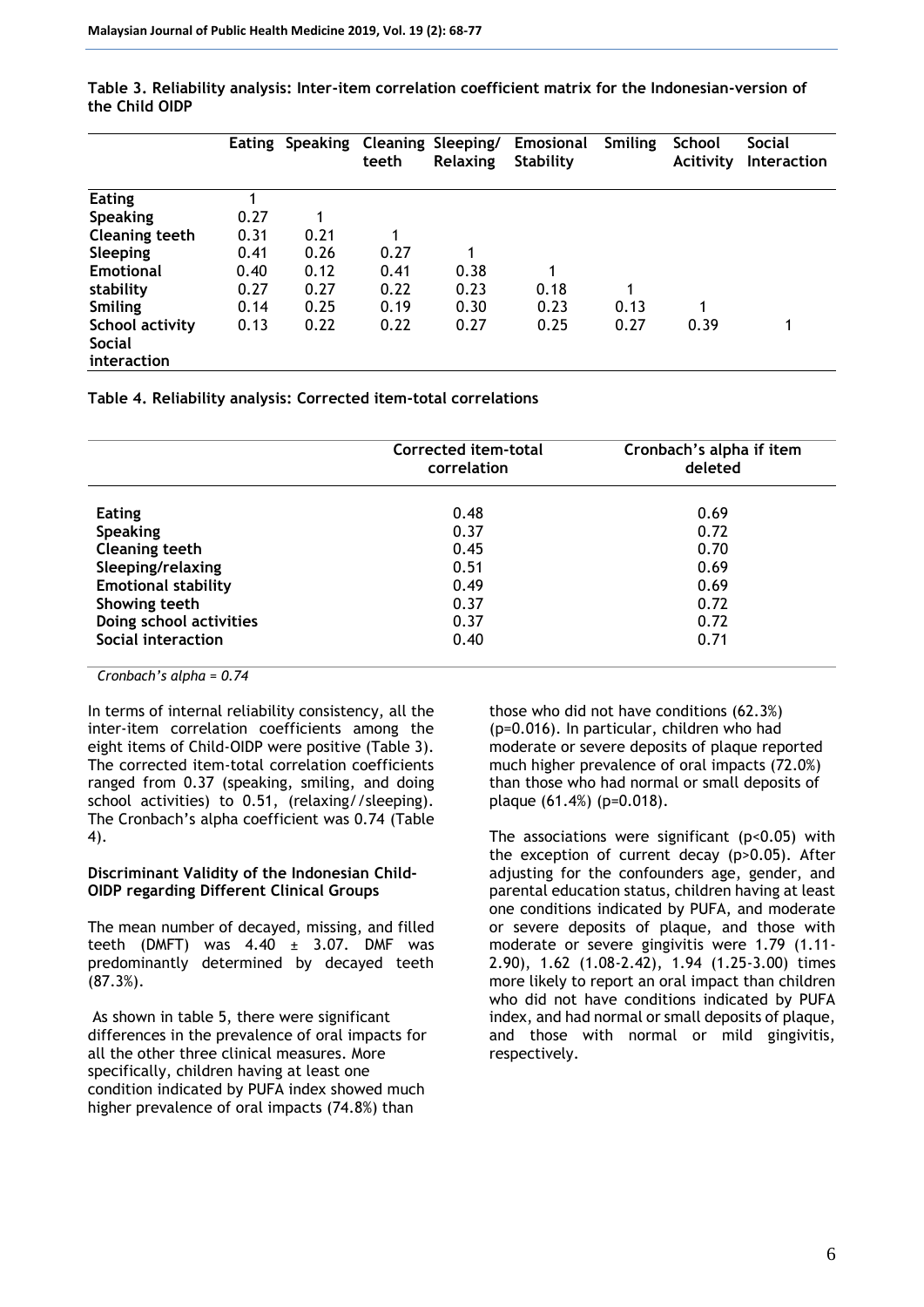|                                             | Prevalence of Oral Impacts* |     |         | Unadjusted**               |         | Adjusted**                 |         |
|---------------------------------------------|-----------------------------|-----|---------|----------------------------|---------|----------------------------|---------|
|                                             | $\%$                        | n   | p-value | OR (95%<br>$CI$ )          | p-value | OR (95%)<br>CI             | p-value |
| <b>Decay Status</b>                         |                             |     |         |                            |         |                            |         |
| Non active                                  | 66.2                        | 290 | 0.119   | $\mathbf{1}$               |         | 1                          |         |
| Active                                      | 56.3                        | 36  |         | 1.52<br>$(0.89 -$<br>2.59) | 0.121   | 1.54<br>$(0.90 -$<br>2.65) | 0.115   |
| <b>PUFA</b>                                 |                             |     |         |                            |         |                            |         |
| Having no<br>conditions                     | 74.8                        | 80  | 0.016   | 1                          |         | 1                          |         |
| Having at<br>least one of<br>the conditions | 62.3                        | 246 |         | 1.79<br>$(1.11 -$<br>2.90) | 0.017   | 1.75<br>$(1.07 -$<br>2.84) | 0.022   |
| Plaque Index                                |                             |     |         |                            |         |                            |         |
| Normal or<br>small deposits<br>(1)          | 72.0                        | 121 | 0.018   | 1                          |         | 1                          |         |
| Moderate or<br>severe<br>deposits $($ >1)   | 61.4                        | 205 |         | 1.62<br>$(1.08 -$<br>2.42) | 0.019   | 1.66<br>$(1.11 -$<br>2.51) | 0.014   |
| Gingivitis                                  |                             |     |         |                            |         |                            |         |
| Normal or<br>mild $($ 4)                    | 75.2                        | 106 | 0.003   | 1                          |         | 1                          |         |
| Moderate or<br>severe $($ >1)               | 60.9                        | 220 |         | 1.94<br>$(1.25 -$<br>3.00) | 0.003   | 1.98<br>$(1.27 -$<br>3.09  | 0.003   |

**Table 5. Associations between prevalence of oral impacts and clinical oral health measures: unadjusted and adjusted for age, gender, and parental education status (n=502)**

*\*Chi-squared test*

*\*Logistic regression adjusted for age, gender, and education status of the parents*

## **DISCUSSION**

In this study, 64.9% of children reported having at least one performance affected by oral health problems. This prevalence was higher than the findings among children of a similar age group in Tanzania  $(28.6\%)^{17}$ , and London  $(40.4\%)^{18}$ , but lower than those in Brazil  $(80.7\%)^{19}$ , and France  $(73.2\%)^{20}$ .

In general, most of the studies have reported high prevalences of oral impacts. This may well be affected by the nature of the samples. However, those studies are all non-representative as this is not required for the validation process. Therefore, the comparison of prevalence across countries should be done ideally between representative samples because this would subsequently enable us to postulate whether there are cultural differences in the perceptions of oral impacts and also to assess the extent to which this may be affected by different socioeconomic or clinical profile between the samples. Hence, based on the abovementioned

consideration, it was not possible to conduct this comparison in this study.

In this study, the most prevalent oral impacts were difficulty cleaning teeth (40%) and eating (33.5%).This result was not similar to that of most of related studies that had reported that eating was the most affected activity using the Child-OIDP in a general population<sup>17</sup>. However, this result was quite similar to the findings of another study using the Child-OIDP index in a Malaysian population<sup>9</sup>. When the most affected performance is cleaning teeth, it indicates a potential clinical oral health problem that is related to cleaning mouth such as gingivitis and high accumulation of plaque on the teeth. In our study, 32.52% of the participants had moderate until severe gingivitis, 37.12% reported having moderate to an abundant accumulation of plaque. Another study conducted in Sudan reported that 42.3% of children who had oral impact on cleaning, perceived impairments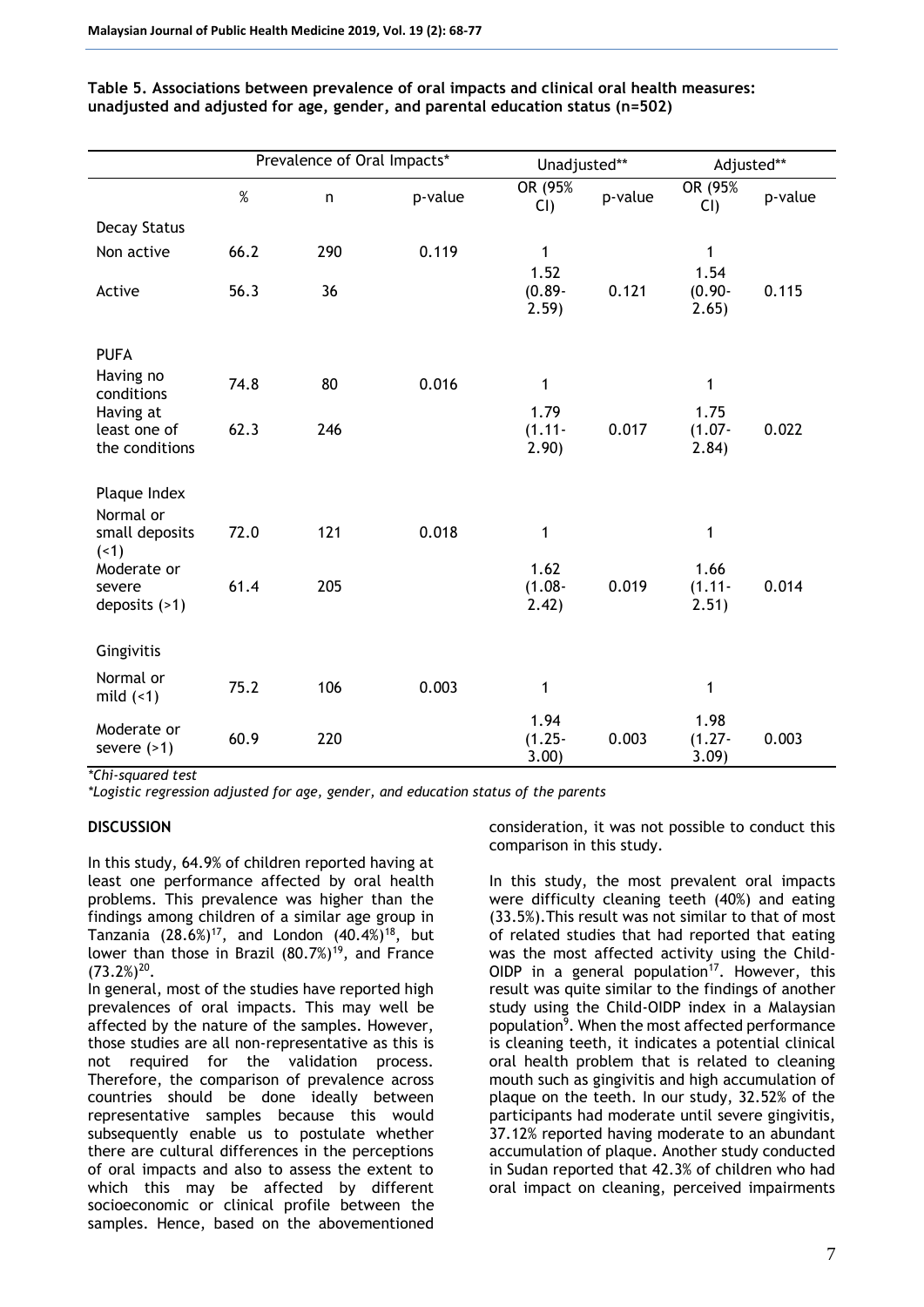on gingival condition such as swelling, calculus, and gingival bleeding<sup>21</sup>.

The second affected performance in our study was eating, a finding that was not similar to the majority of studies that had eating as the most affected performances<sup>17-21</sup>. This was potentially contributed by the higher prevalence of decayed teeth among the participants (87.2%). This result was similar to a study conducted in Sudan that reported 63.1% of children who had oral impact on eating perceived impairments such as toothache and decayed teeth $21$ . A similar result was reported in a study that showing that dental caries experience has an indirectly effect through psychological factors to finally manifest as an oral impact on specific performances $^{22}$ .

This study has demonstrated that the Child-OIDP can be translated well linguistically and adapted culturally for preserving the face validity to be acceptable for children and the content validity at a conceptual level among a sample of 12 to 15 year-old children in Jakarta. No such validated instruments that can be applied in a children setting are currently available in Indonesia, which is a gap for the development of this research field in this community, the Indonesian version of the Child-OIDP that demonstrated excellent internal consistency reliability,has thus indicated its potential applicability for child populations of similar ages in Indonesia.

The Cronbach alpha coefficient was 0.74, which did not increase even when any item was deleted. This value has fulfilled the accepted threshold that requires a value of 0.70<sup>16</sup>. The value of alpha is obtained by the correlation between items and the number of items on a scale; therefore measures using fewer items, such as the Child-OIDP, are expected to have lower alpha values<sup>14,</sup>  $15, 23$ . Furthermore, the alpha value decreased when any of the items were deleted, thus providing evidence that all the items are important to the establishment of the Child-OIDP. All item-total correlations were above the recommended value 0.20 and none of them were high enough to indicate redundancy in the scale or too low to suggest that they were part of different constructs<sup>16</sup>. In addition, the results revealed that the Indonesian Child-OIDP index items showed good positive correlations with one another and are relevant to constitute an index.

All these highly successful results clearly indicate the appropriate internal consistency of the Indonesian-version of the Child-OIDP. This reflects an adequate internal consistency reliability of the Indonesian version of the Child-OIDP which reflects there is no item irrelevance, item ambiguity, or sample variance in the Indonesianversion of the Child-OIDP index. Although these results are robust, they are preliminary because

we did not assess test-retest (external) reliability throughout the entire process of validation. Establishing test–retest reliability or reproducibility using indices is a method to estimate the reliability of an instrument by administering the measure to the same targeted people on two or more different occasions in the same manner. This is followed by assessing the level of agreement using appropriate statistical methods; such as Kappa for categorical measures and intraclass correlation coefficient (ICC) for continuous variables.

In this analysis, the discriminant validity was not assessed using the Child-OIDP score, but using the prevalence of oral impacts. Therefore, the result led to initial validity results. This undoubtedly suggested that a comprehensive assessment of discriminant validity should be done using the Child-OIDP score in a future study where it is expected that we woud also assess the construct validity.

The bivariate analysis and logistic regression involving age, gender, and parents' education level, confirmed that the association between the presence of decayed teeth and the prevalence of oral impacts was not statistically significant (p=0.121). This result was not similar to that of a majority of studies that had reported the significant association between OHRQoL and dental caries<sup>24, 25</sup>. Nevertheless, this result was similar to that of several studies that had reported no association between OHRQoL and prevalence of dental caries<sup>17, 26</sup>.

It is expected that dental caries would lead to oral impacts when it is associated with oral symptoms, such as discomfort, pain, and functional limitation such as those among children who had several decayed teeth in their mouth. A study demonstrating association between OHRQoL and dental caries reported that children who had two or more decayed teeth suffered from significantly higher oral symptoms and functional limitation than those with less than two carious teeth $25$ . However, caries can be an asymptomatic condition particularly during its early stages and also in chronic stages, which potentially did not affect daily activities $^{27}$ . In addition, a condition that affects children's performances due to oral health problems is related to psychological impacts, particularly aesthetic problems when the decayed teeth affect appearance and speech, in particular, the front teeth, including the first and second premolars $28$ . An earlier study showed that those with higher dental caries experience scored higher for lower on self-confidence, lower on mental health, and somatisation, and had higher dissatisfaction with body image $^{22}$ .

As mentioned above, dental caries may potentially have an impact when it is related to dental pain. Thus, it is more likely associated with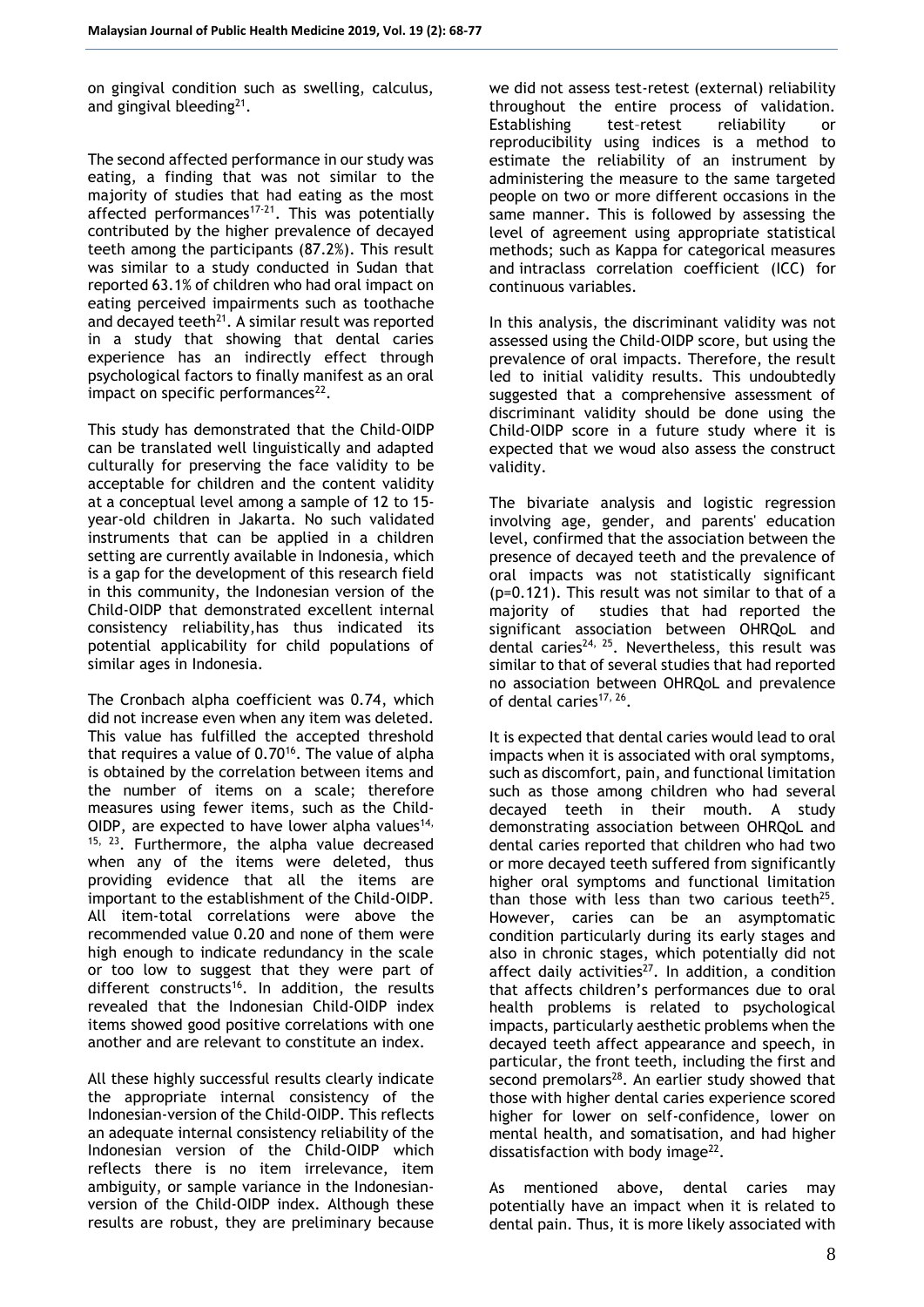the severity of caries which is indicated by the PUFA index. Hence, in this study, children who had at least one problem as indicated by the PUFA index had an OR of having oral impacts of 1.79 (1.11- 2.90) times than those who had no problems (p<0.05). These findings were similar to another result showing that the presence of having a negative impact on OHROoL was 33% greater among children with a PUFA score > $1^{25, 29}$ . Furthermore, those children who had poor oral hygiene indicated by a higher score of PI score (OR=1.62) and GI score (OR=1.94), reported a significantly higher prevalence of oral impact. This result was similar to some studies using the Child-OIDP index that reported a higher prevalence of oral impacts among those children who had PI and GI scores  $>1^{30}$ . This result confirmed that oral hygiene is an important concern in this population as shown by the fact that the oral impact on cleaning teeth was the most prevalent one.

## **Limitations**

This study has some limitations. First, It was acknowledged in the beginning that this study merely assessed the prevalence of oral impact on daily performance thus we cannot construct the Child-OIDP score neither assess the frequency and severity of oral impacts. Regarding merely use of prevalence question, we were not able to do fully validation assessment and apply the outcome measure in practical settings such as needs assessment. Finally, as only Jakarta as a capital city of Indonesia, were selected for the sampling of the participants, our results are not representative of Indonesia. However, this study involved a large sample which potentially being adequate for visualizing bivariate and multivariate associations among those variables.

## **CONCLUSIONS**

This study shows that the Indonesian Child-OIDP index is a measure of OHRQoL that can discriminate between groups with different clinical oral health status in terms of their prevalence of oral impacts. Further comprehensive research is required to fully assess the construct validity to ensure that the Indonesian version of the Child-OIDP is reliable and valid to be applicable in Indonesia.

## **ACKNOWLEDGMENTS**

This research was supported by the Indonesian Ministry of Education and Indonesia Endowment Fund for Education.

## **REFERENCES**

1. Cortes-Martinicorena FJ, Rosel-Gallardo E, Artazcoz-Oses J, Bravo M, Tsakos G. Adaptation and validation for Spain of the Child-Oral Impact on Daily Performance (C-OIDP) for use with adolescents. Med Oral Patol Oral Cir Bucal. 2010;15(1):e106-11.

- 2. Gherunpong S, Sheiham A, Tsakos G. A sociodental approach to assessing children's oral health needs: integrating an oral health-related quality of life (OHRQoL) measure into oral health sevice planning. Bull World Health Organ. 2006;84 (1):36 - 42.
- 3. Abanto J, Carvalho TS, Bonecker M, et al. Parental reports of the oral healthrelated quality of life of children with cerebral palsy. BMC Oral Health. 2012;12:15.
- 4. Sheiham A, Tsakos G. A sociodental approach to assessing children's oral health needs: integrating an oral healthrelated quality of life (OHRQoL) measure into oral health service planning. World Health Organization. Bulletin of the World Health Organization. 2006;84(1):36-42.
- 5. Gherunpong S, Tsakos G, Sheiham A. A socio-dental approach to assessing children's orthodontic needs. The<br>European Journal of Orthodontics. European Journal of 2006;28(4):393-99.
- 6. Sischo L, Broder HL. Oral Health-related Quality of Life. Journal of Dental Research. 2011;90(11):1264-70.
- 7. Bowling A. Measuring disease : a review of disease specific quality of life measurement scales. 2nd ed. ed. Buckingham: Buckingham : Open University Press; 2001.
- 8. Sheiham A, Maizels JE, Cushing AM. The concept of need in dental care. Int Dent J. 1982;32(3):265-70.
- 9. Yusof ZYM, Jaafar N. A Malay version of the Child Oral Impacts on Daily Performances (Child-OIDP) index: assessing validity and reliability. Health and Quality of Life Outcomes. 2012;10.
- 10. Ahn YS, Kim HY, Hong SM, et al. Validation of a Korean version of the Child Oral Health Impact Profile (COHIP) among 8- to 15-year-old school children. Int J Paediatr Dent. 2012;22.
- 11. Atchison KA, Dolan TA. Development of the Geriatric Oral Health Assessment Index. Journal of Dental Education. 1990;54(11):680-87.